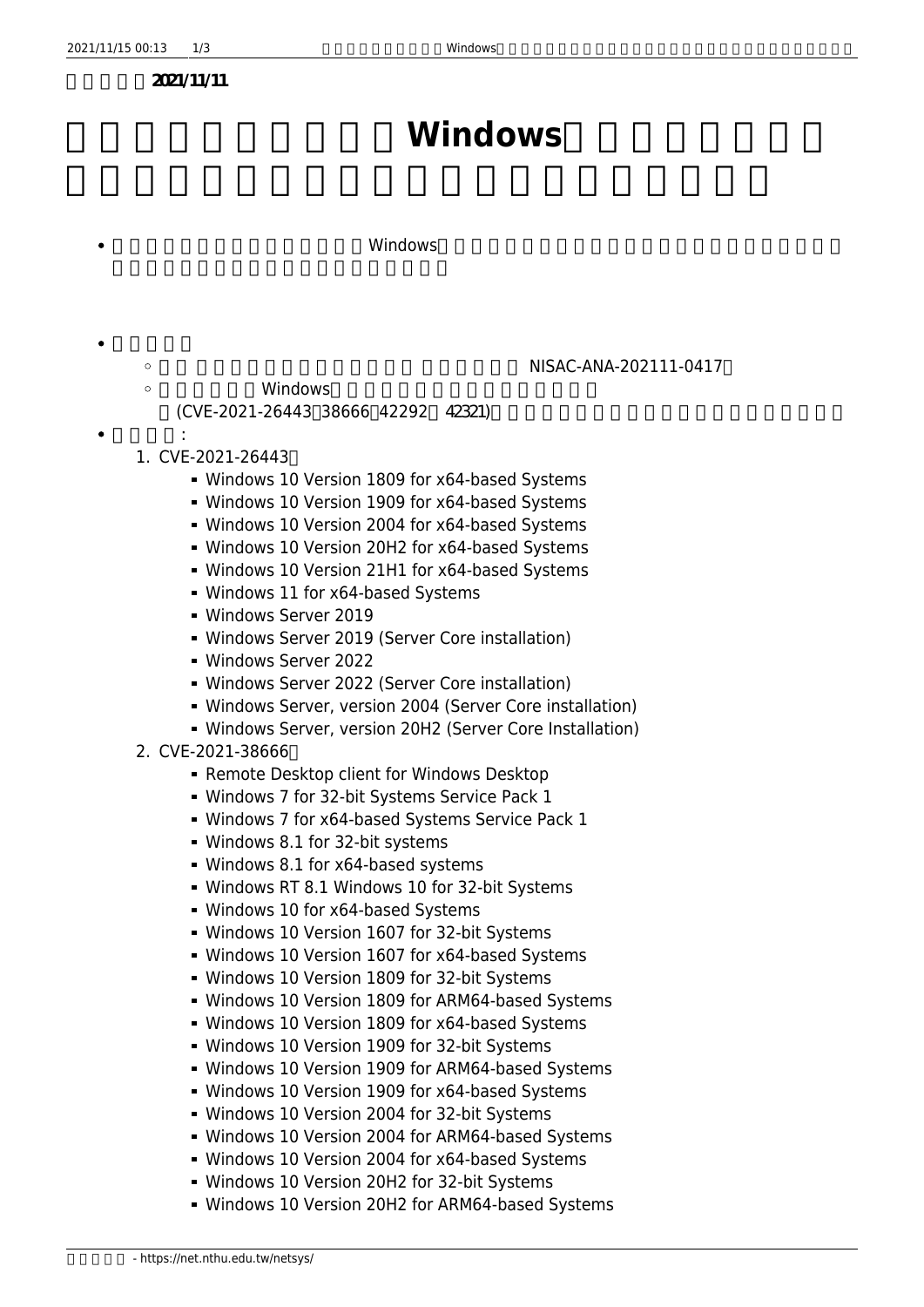- Windows 10 Version 20H2 for x64-based Systems
- Windows 10 Version 21H1 for 32-bit Systems
- Windows 10 Version 21H1 for ARM64-based Systems
- Windows 10 Version 21H1 for x64-based Systems
- Windows 11 for ARM64-based Systems
- Windows 11 for x64-based Systems
- Windows Server 2008 for 32-bit Systems Service Pack 2
- Windows Server 2008 for 32-bit Systems Service Pack 2 (Server Core installation)
- Windows Server 2008 for x64-based Systems Service Pack 2
- Windows Server 2008 for x64-based Systems Service Pack 2 (Server Core installation)
- Windows Server 2008 R2 for x64-based Systems Service Pack 1
- Windows Server 2008 R2 for x64-based Systems Service Pack 1 (Server Core installation)
- Windows Server 2012
- Windows Server 2012 (Server Core installation)
- Windows Server 2012 R2
- Windows Server 2012 R2 (Server Core installation)
- Windows Server 2016
- Windows Server 2016 (Server Core installation)
- Windows Server 2019
- Windows Server 2019 (Server Core installation)
- Windows Server 2022
- Windows Server 2022 (Server Core installation)
- Windows Server, version 2004 (Server Core installation)
- Windows Server, version 20H2 (Server Core Installation)
- 3. CVE-2021-422920
	- Microsoft 365 Apps for Enterprise for 32-bit Systems
	- Microsoft 365 Apps for Enterprise for 64-bit Systems
	- **Microsoft Excel 2013 RT Service Pack 1**
	- Microsoft Excel 2013 Service Pack 1 (32-bit editions)
	- Microsoft Excel 2013 Service Pack 1 (64-bit editions)
	- Microsoft Excel 2016 (32-bit edition)
	- Microsoft Excel 2016 (64-bit edition)
	- Microsoft Office 2013 RT Service Pack 1
	- Microsoft Office 2013 Service Pack 1 (32-bit editions)
	- Microsoft Office 2013 Service Pack 1 (64-bit editions)
	- Microsoft Office 2016 (32-bit edition)
	- Microsoft Office 2016 (64-bit edition)
	- Microsoft Office 2019 for 32-bit editions
	- Microsoft Office 2019 for 64-bit editions
	- Microsoft Office 2019 for Mac
	- Microsoft Office LTSC 2021 for 32-bit editions
	- Microsoft Office LTSC 2021 for 64-bit editions
	- Microsoft Office LTSC for Mac 2021
- 4. CVE-2021-423210
	- Microsoft Exchange Server 2016 Cumulative Update 21
	- Microsoft Exchange Server 2016 Cumulative Update 22
	- Microsoft Exchange Server 2019 Cumulative Update 10
	- **Microsoft Exchange Server 2019 Cumulative Update 11**

建議措施: